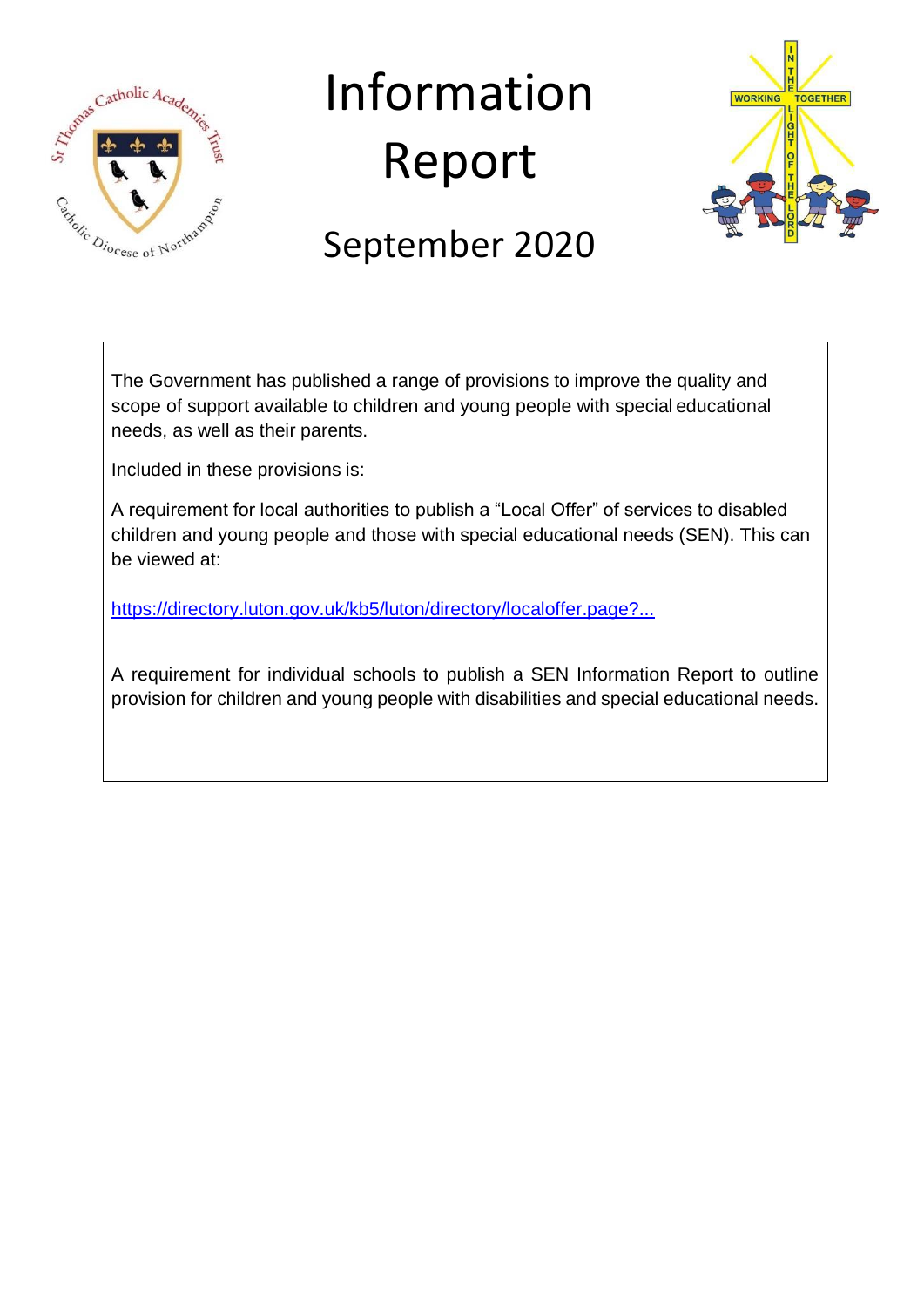# This document was written in the light of our Mission Statement, "Working Together in the Light of the Lord".

In keeping with our Mission Statement, where everyone is valued and everyone's needs are regarded as important, we will show the care and concern of the Good Shepherd for all pupils. We treat the children with respect and courtesy, with the expectation that these values will be reciprocated to all members of our school community.

At St Martin de Porres Primary School we believe in achievement, ambition and progress for all children.

We aim to meet the needs of individual children through highly effective teaching and learning.

There is an emphasis on early identification of needs through supportive and preventative strategies which reduce barriers to learning.

We work in a flexible way to develop effective partnerships with children and their parents/carers, the Special Educational Needs Coordinator (SENCo), specialist teaching staff within the school and external professionals to ensure that the school can meet a broad range of special educational needs.

We undertake a rigorous system of monitoring children's progress, supporting academic and personal achievement by removing barriers to learning and we use a wide range of strategies to foster a culture of lifelong learning and independent living skills for all children.

# **1. How does the school identify and organise support for children with special educational needs?**

The school is committed to early identification of special educational needs and adopts a graduated response to meeting special educational needs in line with the Code of Practice 2014.

We recognise that children with Special Educational Needs or Disabilities (SEND) may be identified by parents, teachers, support staff, outside agencies or any person involved with the child.

Please refer to the school's SEN Policy for more specific information. This is available on the school's website.( [www.stmartindeporresluton.co.uk\)](http://www.stmartindeporresluton.co.uk/)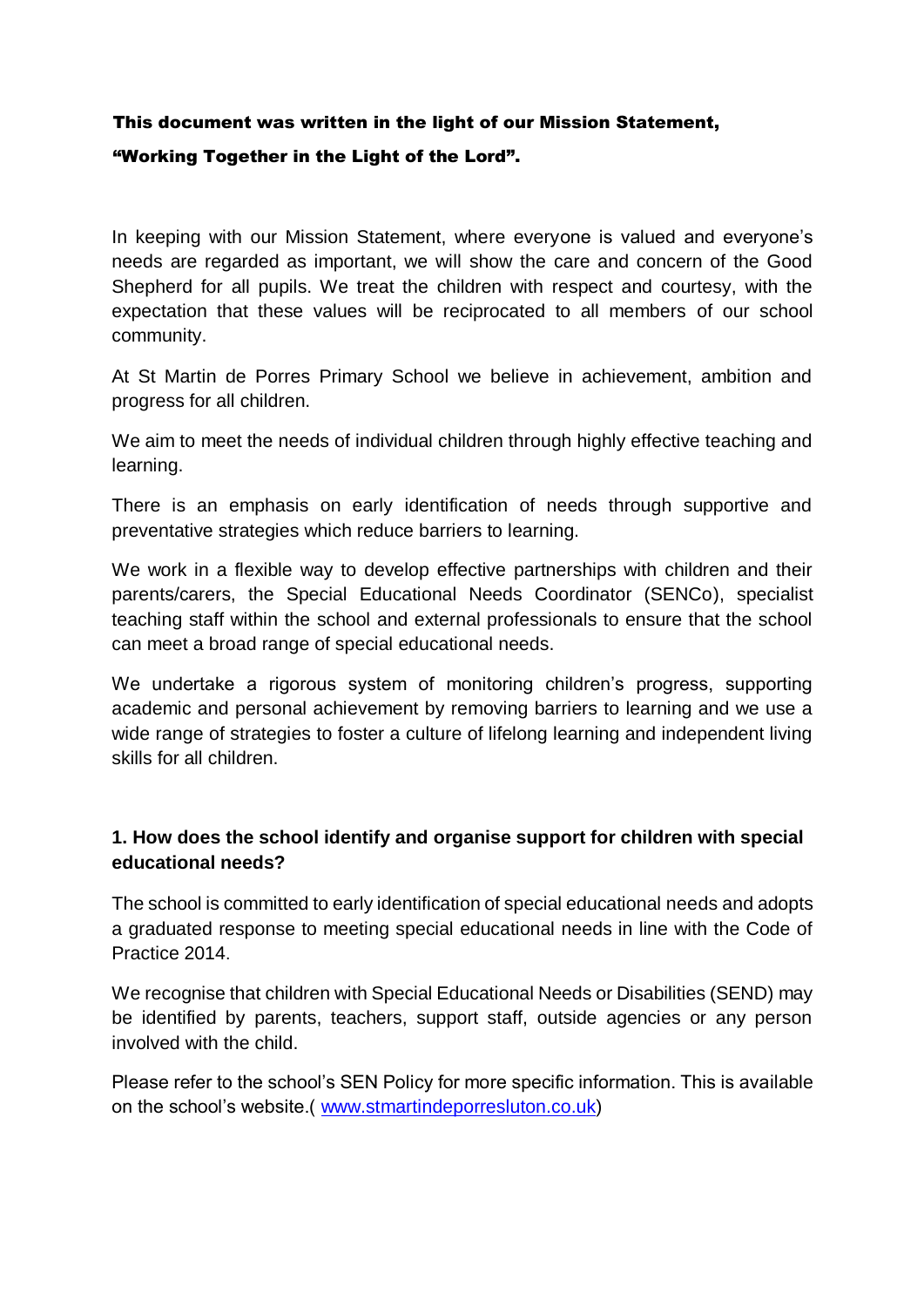# **2. Who are the key people in the school, available to discuss parental/carers concerns about their child's difficulties?**

Parents /carers who are concerned about the well-being or progress of their child should contact the child's class teacher in the first instance, who will liaise with the appropriate staff within the School, including the SENCO.

Further information on the School's policies and procedures can be found on the School's website.

Parents/Carers can contact the school via telephone, email at [help@smdpluton.co.uk,](mailto:help@smdpluton.co.uk) letter or by the Class Dojo to make an appointment to see relevant staff.

Scheduled meetings with parents across the academic year include:

- Termly Parent consultation meetings
- Transition meetings where appropriate
- Termly Personal Learning Support Plan (PLSP) meetings
- Annual Education, Health and Care Plan (EHC Plan) meetings

# **3. How will parents/carers be informed about a child/young person'sprogress within the school and how will his/her progress be measured?**

Progress will be measured through:

- Regular assessments
- Target setting with associated outcomes
- Personalised Learning Support Plans (PLSPs)

Parents will be informed about progress through:

- Parent consultation meetings
- End of Year reports

#### **4. What support will parents/carers receive if their child/young personhas been identified as having special educational needs?**

Partnership with parents/carers plays a key role in enabling children with SEND to achieve their potential. The School recognises that parents/carers hold key information and have knowledge and experience to contribute to a shared view of the child's needs and the best ways of supporting them.

All parents/carers of children with special educational needs will be able to access support through: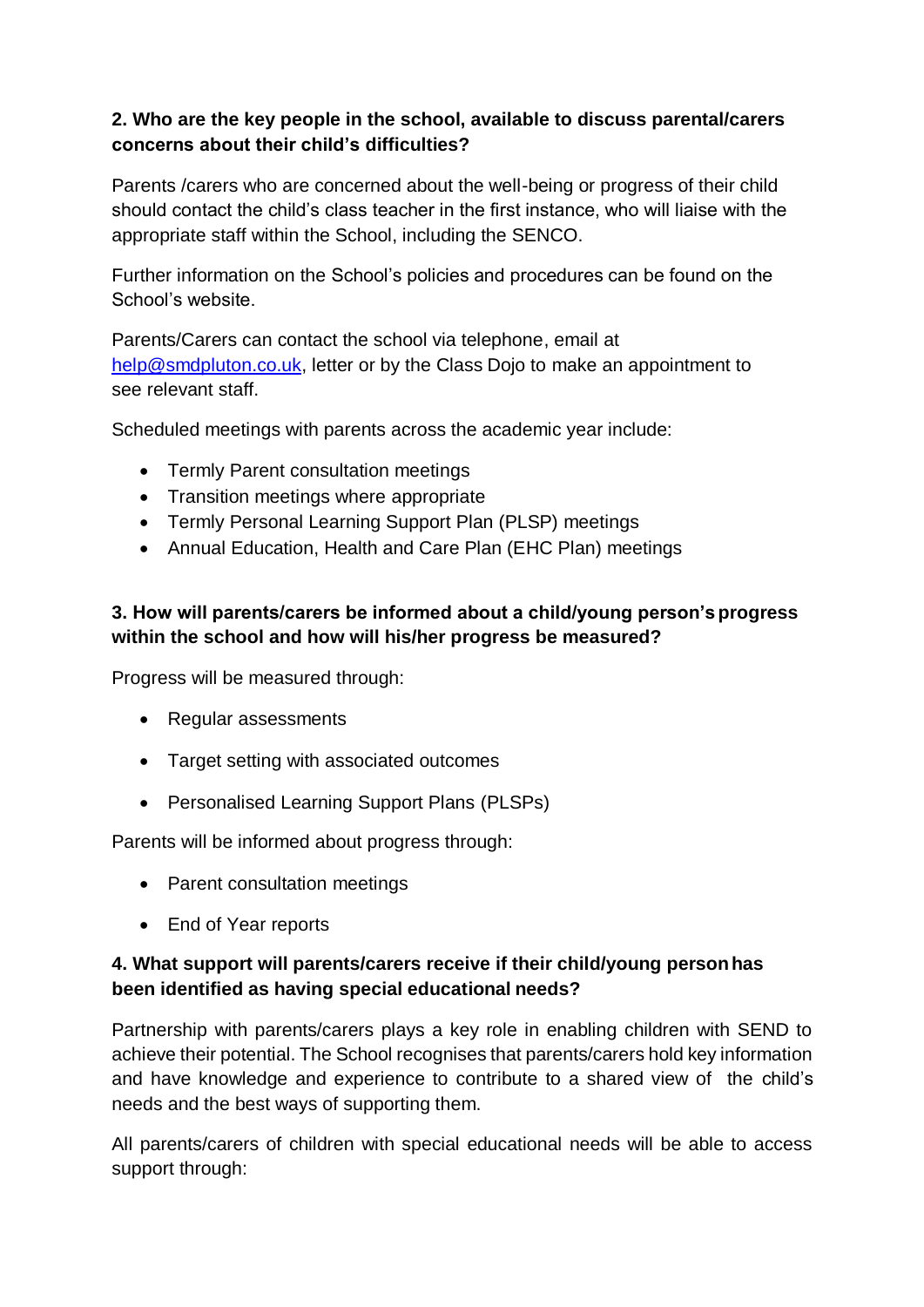- Meetings with relevant staff and regular opportunities to discuss progress, concerns and developments
- Involvement in setting targets and agreeing outcomes
- Liaison with professionals
- Support from the Pastoral Care Team
- Parents/Carers may be signposted to relevant external agencies and support groups such as The Parent Partnership, Luton SEND Information and Advice and Support Service (SENDIAS)

# **5. What support is offered to ensure the wellbeing of children/young people with special educational needs and disabilities?**

In line with our Christian ethos, St Martin's is an inclusive school and strives to ensure the wellbeing of all its children, regardless of their needs. We believe that all children have the right to an education that develops their God-given potential and helps them to build their skills, knowledge and understanding along with their sense of self worth.

Wellbeing is supported through the following:

- Each teacher has a knowledge and understanding of the children in their care.
- Medical needs are addressed as required.
- Some children may have a Care Plan.
- Medicines are administered in line with the relevant policy.
- The Pastoral Care Team offers support to children and their families.
- Signposting to external agencies to support the wellbeing of the child.
- In-school interventions, which may include
	- $\triangleright$  Self-esteem groups
	- $\triangleright$  Nurture/Social skills groups
	- $\triangleright$  Lunch time support
	- $\triangleright$  Behaviour support strategies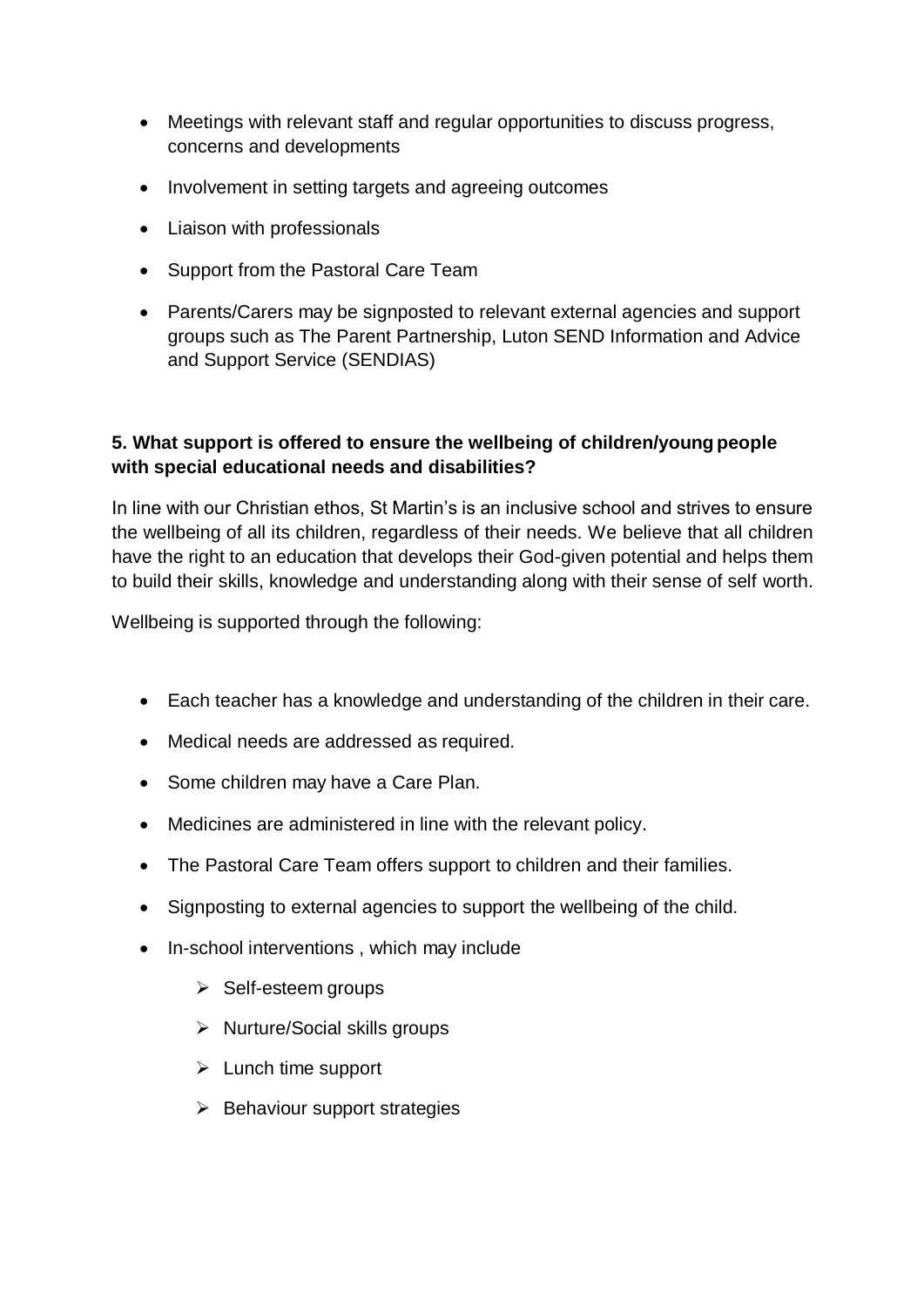# **6. How will teaching be adapted to support the child/young person with special educational needs?**

All teachers are teachers of pupils with special educational needs. Special educational provision is underpinned by high quality first teaching that is differentiated and personalised to meet individual needs and is compromised by anything less.

Differentiation may take the form of adapted resources, scaffolded tasks and/or a modified curriculum.

The school SENCO and external agencies may provide advice and resources to support teachers in delivering high quality teaching that is differentiated and personalised to meet individual needs.

Quality of teaching and progress made by pupils is a core element of the school's appraisal arrangements.

# **7. What different types of support can the child/young person receive in school?**

All teachers have appropriate qualifications and are teachers of pupils with special educational needs.

All teachers and support staff receive regular and appropriate training to ensure they are kept up to date with, and informed of, new developments and research. Individual staff may receive specific training to meet the needs of a particular child.

Support takes the form of a four part cycle – Assess, Plan, Do, Review which is known as a **graduated approach**.

Support for children may vary according to their individual learning or medical needs, and could include:

- Participation in intervention groups
- Timetables may be adapted to meet individual needs
- In-class support
- 1:1 or small group work to address the targets in a child's personalised learning support plan

# **8. How will the school support your child/young person in unstructured times such as lunchtimes and playtimes and enable her/him to have access to after school clubs, school trips and journeys?**

Additional support is available to enable all children to access and enjoy unstructured times, such as lunchtimes and playtimes.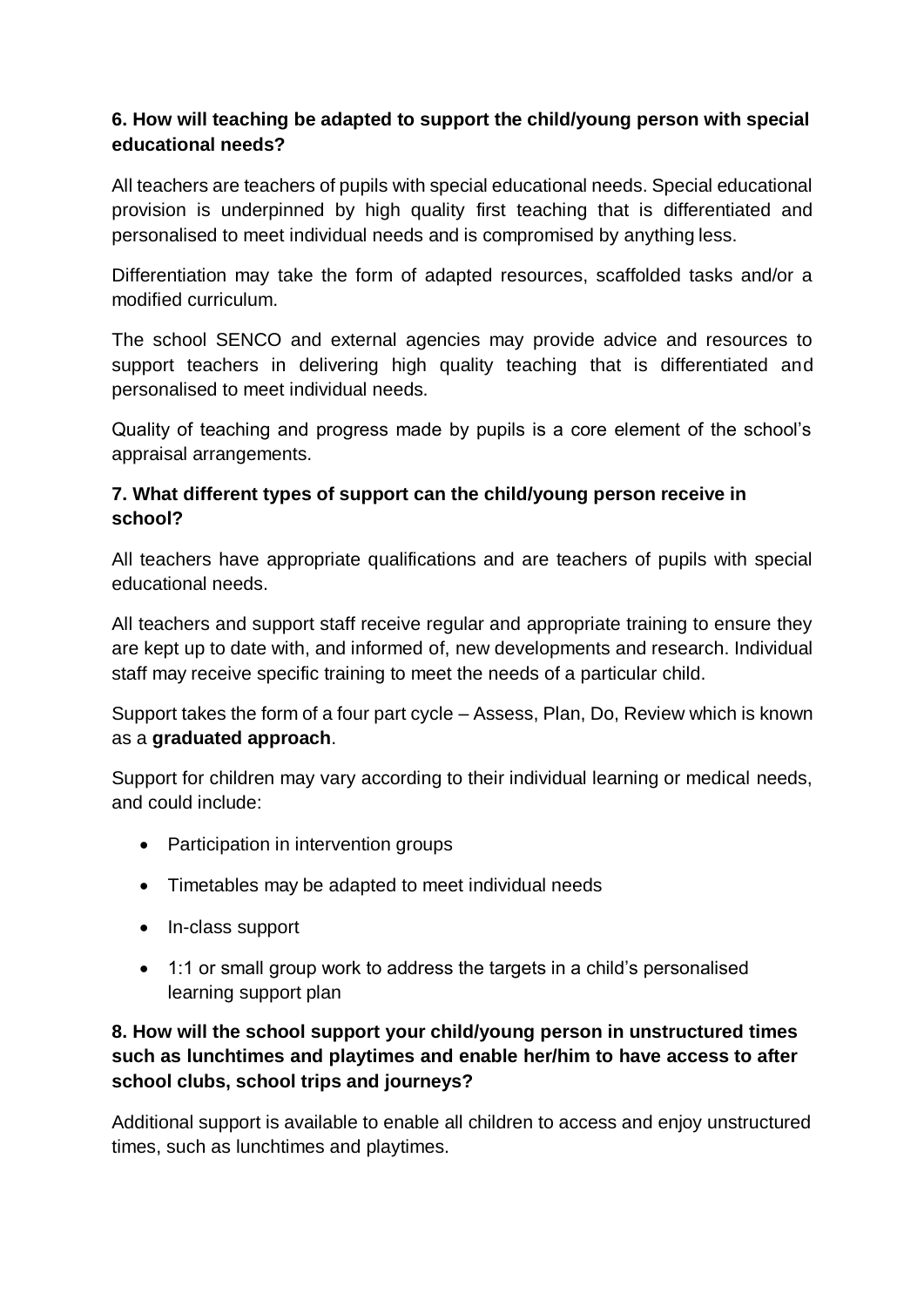Specific arrangements may be made for particular children to meet their individual needs during unstructured times in the school day.

Risk assessments for individual pupils and for particular activities are completed in conjunction with the SENCO, where relevant and necessary. Support is provided on school trips and visits as required.

The school complies with the Disability Discrimination Act (2010) in making reasonable adiustments for students with SEND.

Parents are consulted regarding the needs of their child when school trips and educational visits are planned.

# **9. How does the School involve children/young people in decisions that affect them?**

At St Martin's we believe that each child is created in the image of God and is unique. All pupils have specific educational needs and are entitled to quality first teaching. Every child with SEND in this inclusive school is entitled to fulfill his/her optimum potential.

We aim to ensure that all learners express their views and are fully involved in decisions which affect their education in as far as they are able.

This is achieved through the School Council, Pupil Forum, parent consultation meetings and participation in Annual Review meetings.

A Family Worker or the Learning Mentor is available to work with families and individual pupils to ensure that they fully understand and are supported in making decisions that affect their child's education.

# **10. How are the school's resources allocated to support children/young people with SEND?**

The School allocates its resources in accordance with the Local Authority Budget and individual pupil's Education, Health and Care Plan.

A proportion of the School's delegated budget is available to support pupils with identified Special Educational Needs and/or Disabilities. This budget is allocated to staffing, physical and educational resources, and staff training.

SEND support across the School is mapped, reviewed and evaluated on an ongoing basis and is allocated according to individual needs and advice from external professionals. The SENCO provides a written report evaluating the effectiveness of the SEN provision to the Governing Body at least annually and meets with the SEN Link Governor on a regular basis.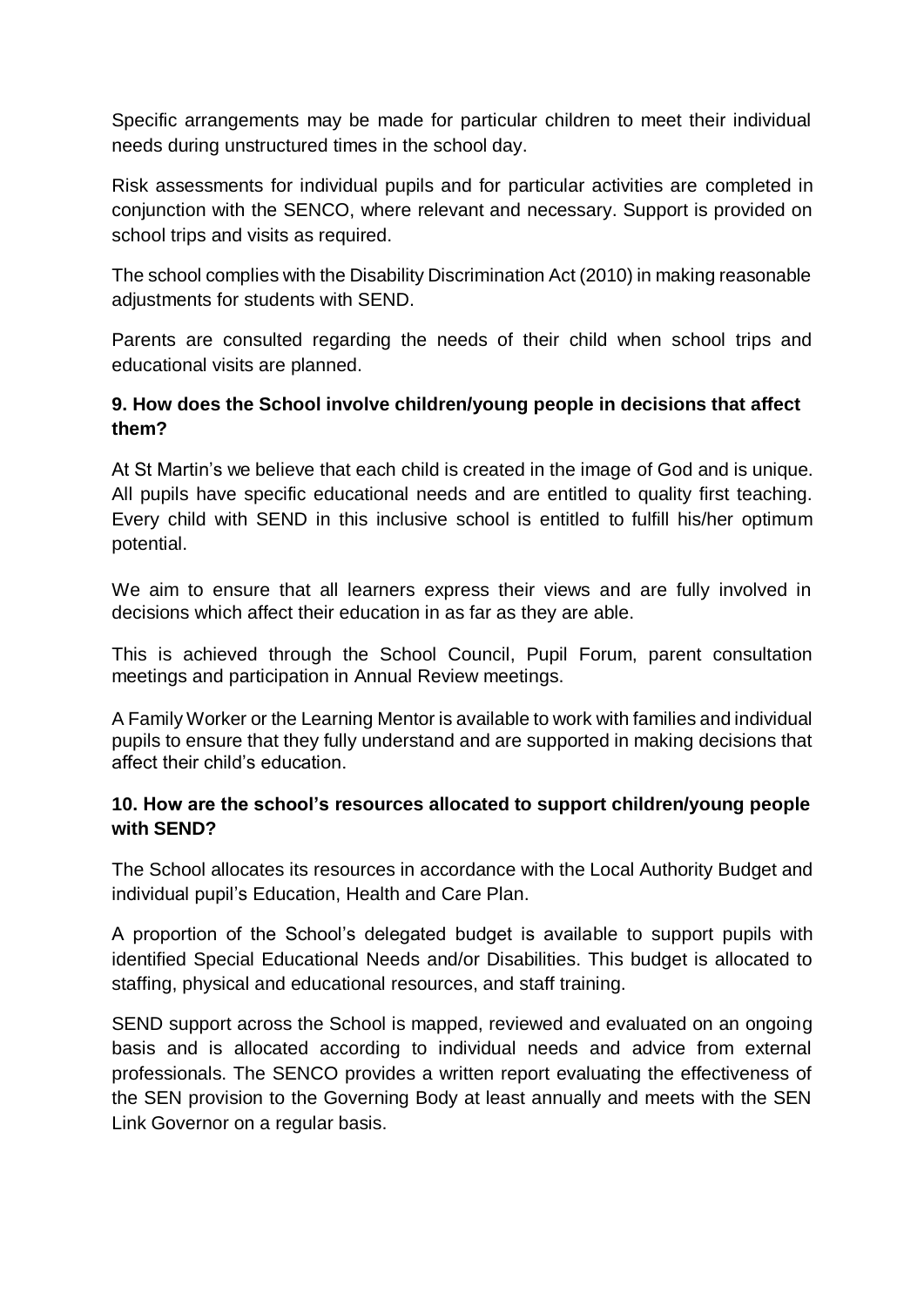#### **11. What services external to the school can provide support to children with SEN?**

As a school we draw upon the expertise of a wide range of external professionals to support pupils with SEND. They are used in school to provide observations, assessments, reports and advice for teachers and parents, and to attend professionals' meetings.

The external agencies include:

- Local Authority Special Educational Needs Service (SENS)
- Educational Psychology Service (EPS)
- Autism Team
- Child and Adolescent Mental Health Service (CAMHS)
- Early Intervention and Prevention Service (EIPS)
- Speech and Language Therapy Service (SALT)
- Occupational Therapy (OT)
- The Hearing Impaired Team (HI)
- The Visually Impaired Team (VI)
- The Edwin Lobo Child Development Centre (ELC)
- Outreach Team from Lady Zia Wernher
- Alternative Learner Progression Service (ALPS)
- School and Community Nursing Service
- Social Care
- New Horizons
- Greenhouse Mentoring
- The Virtual School for Looked After Children (LAC)
- Young Carers
- CHUMS
- Any other relevant professionals

# **12. How are staff in the school supported to work with children/youngpeople with special educational needs and what training do they have?**

Teachers will encounter a wide range of pupils with special educational needs, some of whom will have disabilities. In many cases, the action necessary to respond to an individual's requirements for curriculum access will be met through greater differentiation of tasks and materials, consistent with school-based intervention as set out in the SEN Code of Practice.

All teachers are teachers of pupils with special educational needs. Special educational provision is underpinned by high quality teaching that is differentiated and personalised to meet individual needs and is compromised by anything less.

All teachers receive regular and appropriate training in order for them to deliver high quality teaching that is differentiated and personalised to meet individual needs.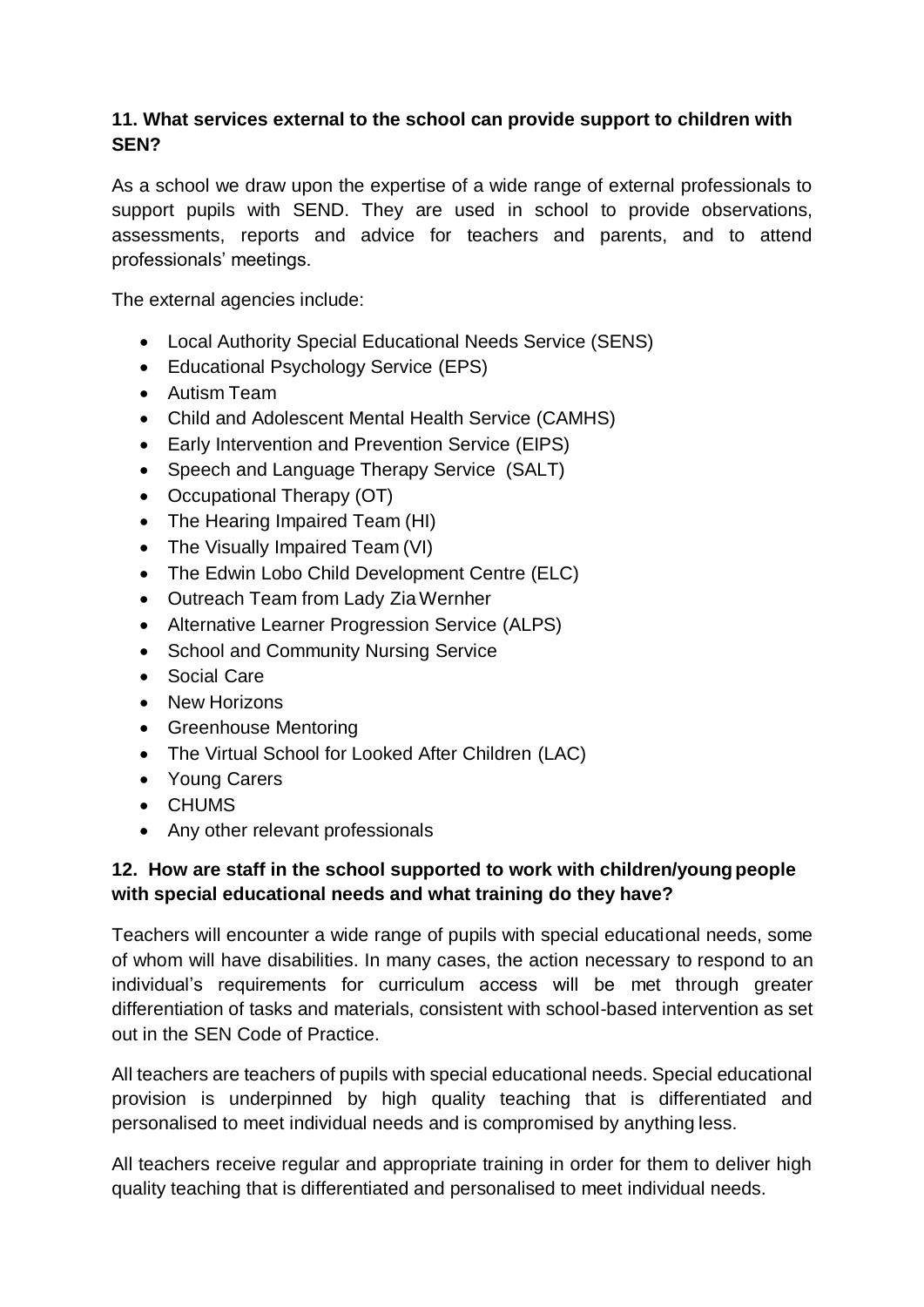This training will be a mixture of "in house" and externally sourced specialist Continual Professional Development.

As a school we draw upon the expertise of a wide range of external professionals to support teachers of pupils with SEND. We have close links with the Local Authority's SEN team.

Please refer to the school's SEN policy which is updated every 2 years and published on the school's website.

# **13. How will the school support the child/young person in moving on to another school or college or to the next key stage in their education orlife?**

St Martin's has an effective transition programme to ensure smooth transition into St Martin's from other Early Years settings. We also arrange transition visits and meetings for children attending school for the first time.

For children transferring to high school, we have established links with the main high schools and we arrange transition to other high schools as appropriate.

Transition support may include:

- Professionals meetings to discuss individual pupil's needs
- Additional advice and support from external professionals
- Transfer and exchange of information, which includes assessment data
- Home visits to meet with parents of pupils with particular needs
- Additional visits to the School

#### **14. How accessible is the setting/school/college environment?**

St Martin's is not fully wheelchair accessible; however, most areas are accessible by means of a ramp or a lift. Adaptations and reasonable adjustments are made as necessary, including:

- Adaptations to timetable
- Provision of equipment and aids
- Disabled toilet and changing facilities

Please refer to the school's Disability Equality Scheme, which are available on the school website.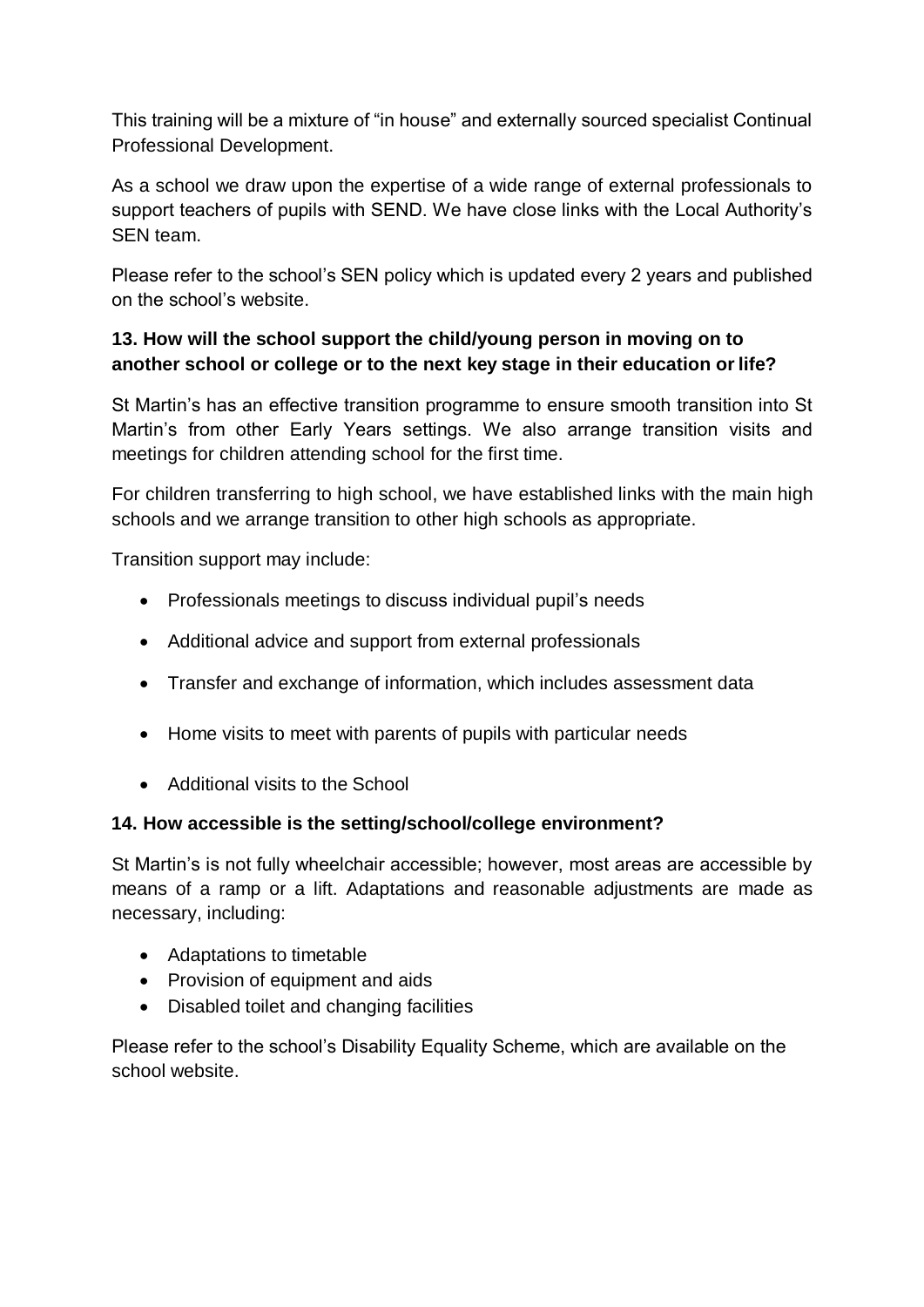#### **15. Who can parents/carers contact for further information at the early years setting/school/college?**

Parents/Carers should contact the School Office for further information and will then be put in contact with the relevant person.

Parents / carers who are concerned about the well-being or progress of their child should contact the School Office, to arrange an appointment to speak to the child's class teacher. They will liaise with the SENCO/Family Worker to provide additional support/ intervention if appropriate.

General information on the School's policies and procedures, and communications with parents can be found on the School's website.

If your child has additional needs and you are considering applying to the School, please contact the SENCO via the School office for an initial visit and details on how to apply. Applications for children with an Education, Health and Care Plan should be made in conjunction with the Special Educational Needs Assessment Team (SENAT) at the Local Authority.

The Luton Borough Council website contains information on facilities and services for all students with Special Educational Needs and Disabilities across Luton, and contains a link to the Luton Local Offer.

<https://directory.luton.gov.uk/kb5/luton/directory/localoffer.page?...>